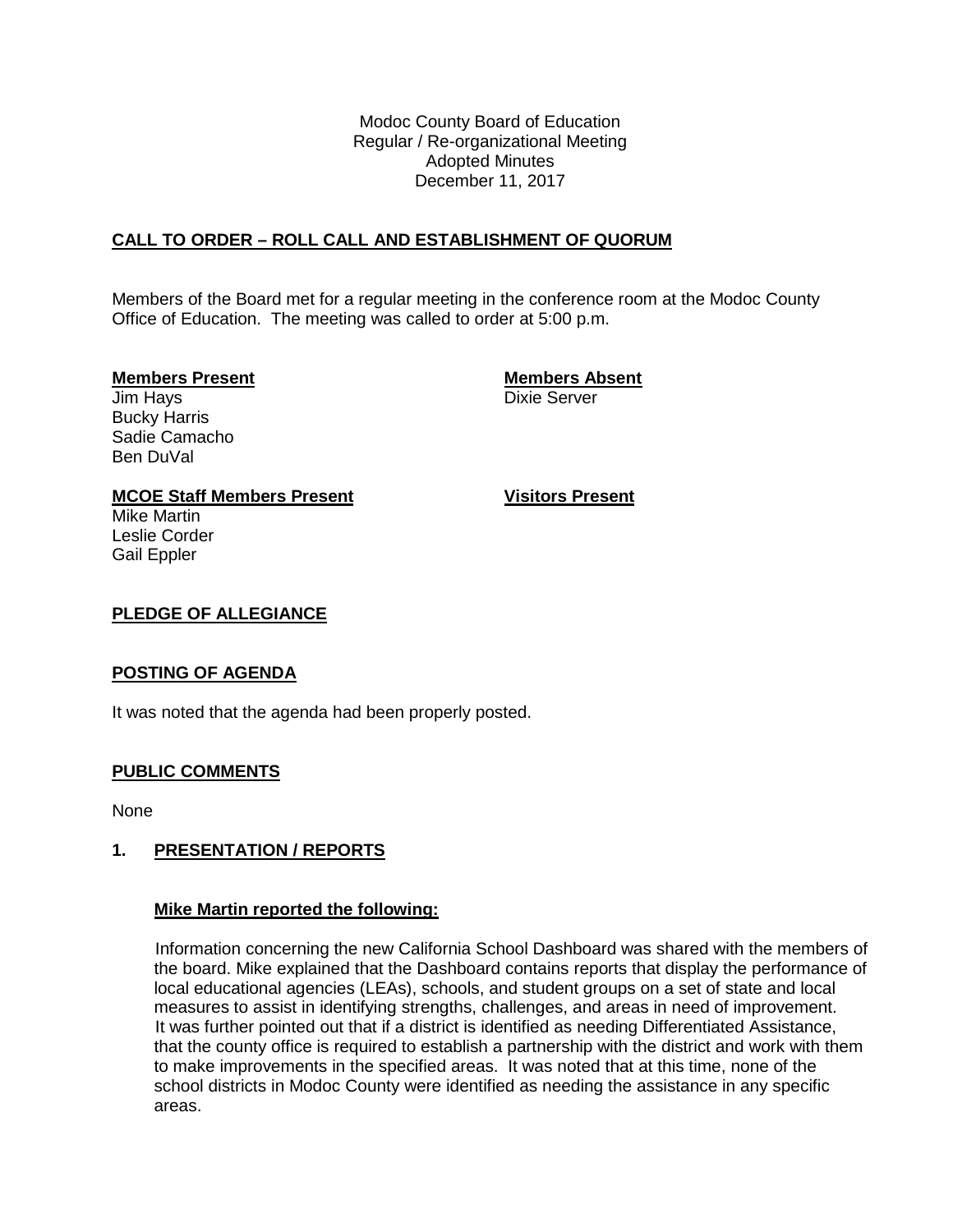Members of the three-person team (Misti Norby, Liza Butler, and Krissy Hess) who will be working with districts will review the dashboard, and will continue to work with the districts in areas of low progress. Mike indicated that in addition, he and Leslie will provide assistance as well.

The Early Head Start Program, (Lisa Reed) and MCOE are in the process of reviewing possible changes in the program to enable them to address the new minimum wage regulations. Additional information will be shared when it becomes available.

# **2. CONSENT AGENDA ITEMS**

• Minutes – November 13, 2017

A motion was made by Ben DuVal, seconded by Bucky Harris and carried, with one abstention (Sadie Camacho) that the consent agenda be approved as included in the agenda packet. (Ayes: Hays, DuVal, Harris; Absent: Server)

# **3. INFORMATION / NO ACTION**

- **3.1** First Reading Board Policy / Superintendent Policy
	- BP/SP 0460 Local Control and Accountability Plan
	- BP/SP 3513.1 Drug and Alcohol-Free Schools
	- BP/SP 5113.1 Chronic Absence & Truancy
	- BP/SP 5131.6 Alcohol & Other Drugs
	- BP/SP 6020 Parent Involvement
	- BP/SP 6153 School Sponsored Trips
	- BP/SP 6161.1 Selection and Evaluation of Instructional Materials
	- BB 9121 President
	- BB 9220 Board Elections
	- BB 9230 Orientation

Mike explained that the changes in the above listed policies are done at the recommendation of CSBA. There was no action required as this was the first reading of the policies. The items will be placed on the agenda for the January 2018 meeting for the second reading and approve. Following approval, the information will be forwarded to CSBA for inclusion in the MCOE online policies which are processed through them.

## **4. ACTION**

#### **4.1 Reorganization of Board Election of Officers: Modoc County Board of Education County Committee on School District Organization**

The gavel was relinquished to Mike Martin who opened and accepted nominations for the position of president of the board. Bucky Harris nominated Jim Hays for the office of president. There being no other nominations, the nominations were closed, and a motion was made by Sadie Camacho, seconded by Ben DuVal and carried that Jim Hays be elected for this position. (Ayes: Camacho, DuVal, Harris, Hays; Absent: Server)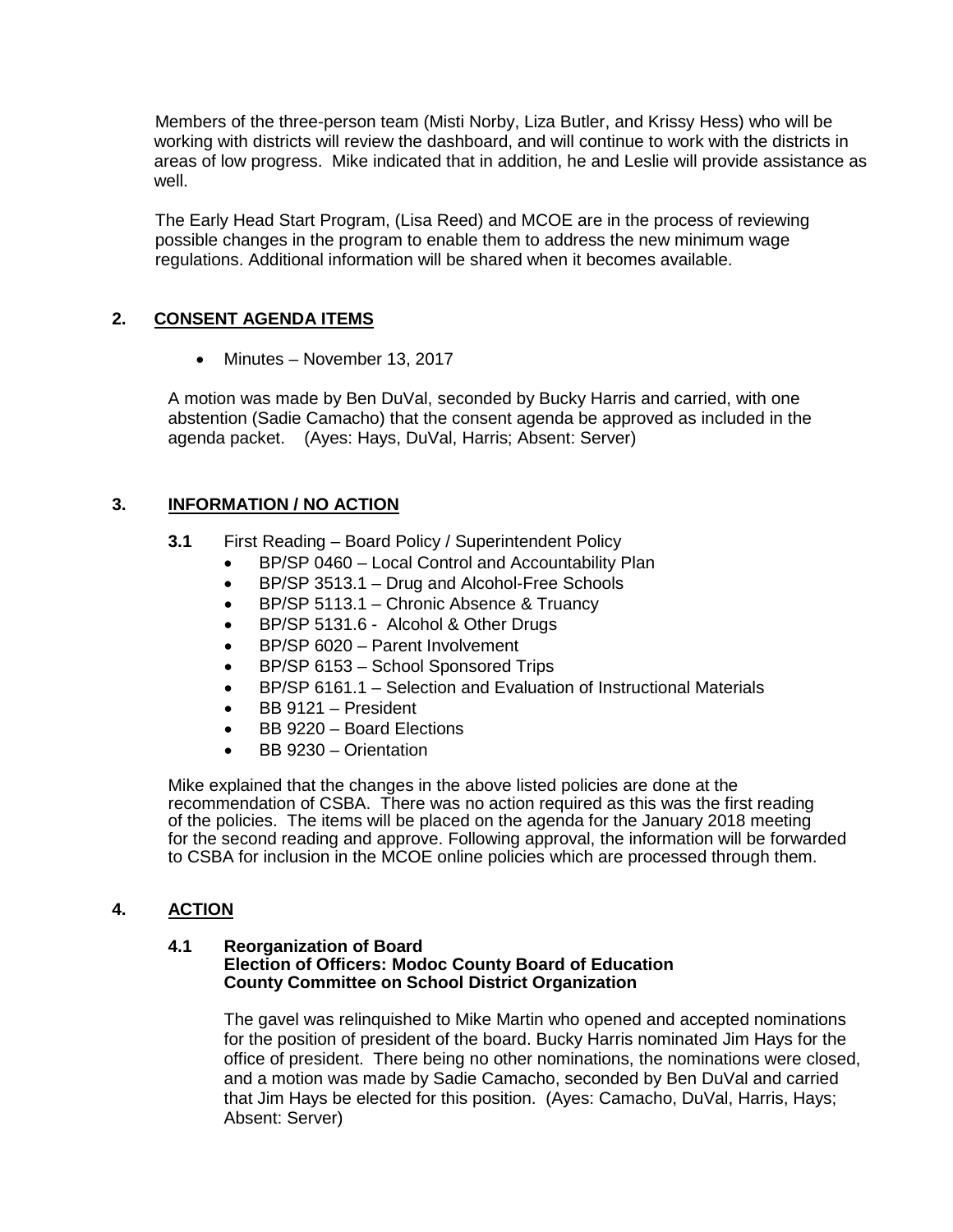Jim Hays accepted nominations for the office of vice president of the board. Ben DuVal nominated Dixie Server for the office of vice president. There being no other nominations, the nominations were closed, and a motion was made by Sadie Camacho, seconded by Ben DuVal and carried that Dixie Server be elected for this position. (Ayes: Camacho, DuVal, Harris, Hays; Absent: Server)

The Modoc County Board of Education and its officers also act, in the same capacity, as the County Committee on School District Organization.

### **4.2 Appointment of Authorized Agents for 2018 / Resolution #17-05: Mike Martin, Misti Norby, Marian Hall, Tim Hoff, and Leslie Corder**

A motion was made by Bucky Harris, seconded by Ben DuVal and carried that Resolution #17-05 appointing Mike Martin, Misti Norby, Marian Hall, Tim Hoff, and Leslie Corder as authorized agents for the Modoc County Office of Education for the 2018 year be approved as presented. This authorization enables these persons to sign various forms and reports on behalf of MCOE. This motion carried with a vote of 4-0 (Ayes: Hays, Camacho, DuVal, Harris, Absent: Server)

## **4.3 Board Meeting Dates and Times 2018**

Following explanation, a motion was made by Bucky Harris, seconded by Ben DuVal carried that the board meeting dates for 2018 be approved as presented. Meetings will be held on the second Monday of each month, with the exception of the May meeting which will be held on the last Tuesday of the month and the November meeting which will be held on the 2<sup>nd</sup> Tuesday of the month (due to Veteran's Day Holiday). Meetings will begin at 5:00 p.m. for the months of November, December, January, and February; and 7:00 p.m. for the months of March, April, May, June, July, August, September, and October. (Ayes: Hays, Camacho, DuVal, Harris; Absent: Server) (Calendar on file)

### **4.4 Approval – Resolution #17-06: Withdrawal of Membership in Schools Excess Liability Fund (SELF) – effective 7-1-18**

Mike explained the need for this resolution, indicating that at the condition of the Schools Excess Liability Fund (SELF) had diminished greatly during the past four years, and that it was the recommendation of NCSIG, our liability insurance managers that the declaration of withdrawal from SELF be processed and submitted to NCSIG and SELF prior to December 31, 2017. Following explanation, a motion was made by Ben DuVal, seconded by Sadie Camacho and carried that Resolution 17-06 be approved as presented. (Ayes: Hays, Camacho, DuVal, Harris; Absent: Server)

## **4.5 Approval – First Interim Budget Report**

Following presentation by Leslie Corder, a motion was made by Sadie Camacho, seconded by Ben DuVal and carried that a positive certification be granted and the First Interim Budget report be accepted and approved as presented. (Ayes: Hays, Camacho, DuVal, Harris; Absent: Server). (Copy on file)